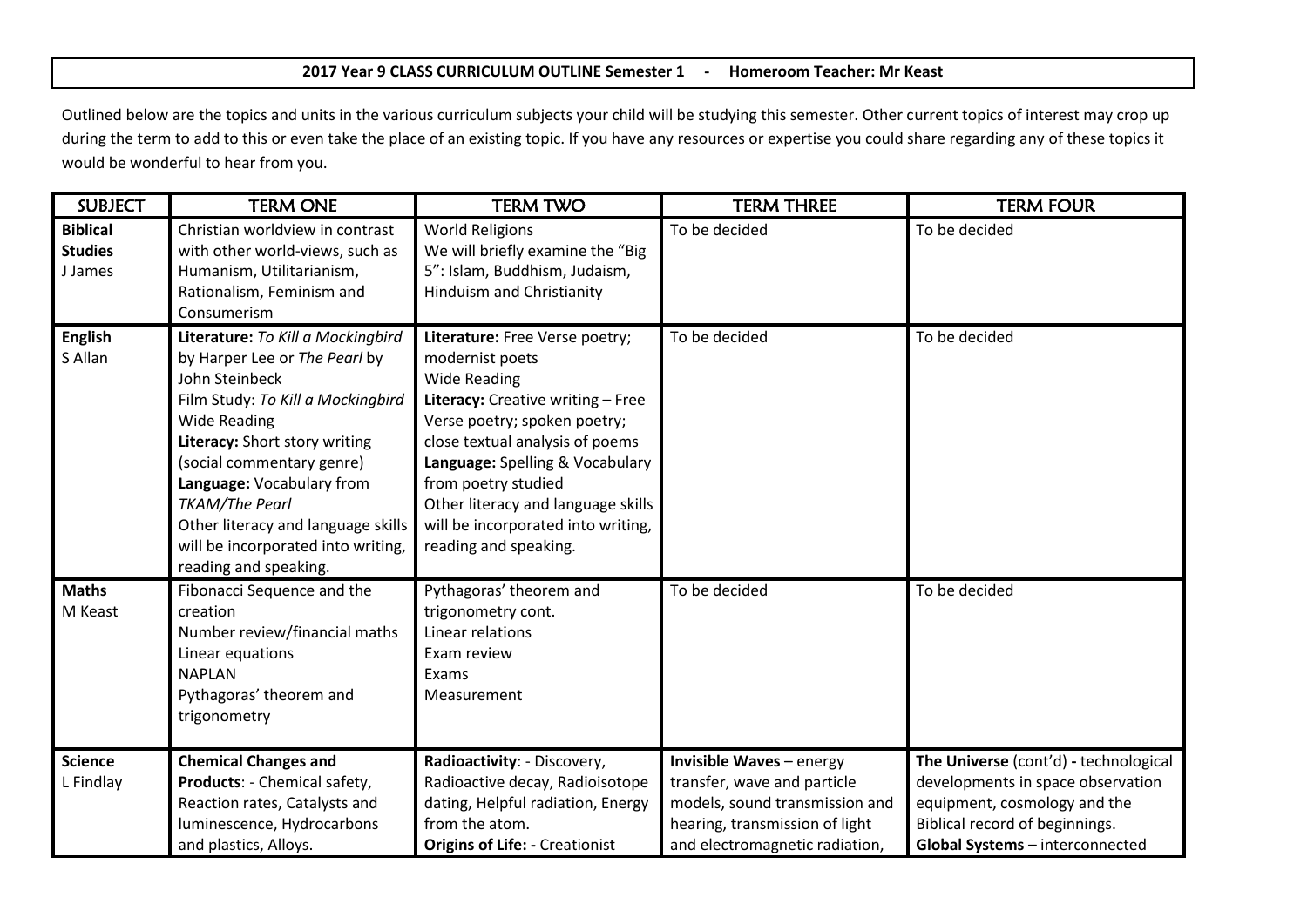|                                                           | <b>Systems and Immunity: -</b><br>Sustaining cells, Maintaining<br>body conditions, The nervous<br>system, Hormones in control.                                                         | perspectives on the theory of<br>evolution and the fossil record.                                                                               | the eye and colour vision,<br>communication technologies.<br>The Universe-features of stars<br>and constellations, galaxies and<br>nebulae, the extent of the<br>universe.                                   | cycles and spheres, causes of the<br>enhanced greenhouse effect, global<br>warming as a contentious issue, the<br>ozone layer and cosmic radiation,<br>the influence of climate on<br>biodiversity. |
|-----------------------------------------------------------|-----------------------------------------------------------------------------------------------------------------------------------------------------------------------------------------|-------------------------------------------------------------------------------------------------------------------------------------------------|--------------------------------------------------------------------------------------------------------------------------------------------------------------------------------------------------------------|-----------------------------------------------------------------------------------------------------------------------------------------------------------------------------------------------------|
| <b>History</b><br>J James                                 | 1. What is History?<br>2. Australia Between The Wars -<br>1920s and 1930s<br>3. Totalitarianism - Hitler,<br>Mussolini and Stalin dictator<br>studies<br>Historical skills and concepts | 1. World War II - causes, fronts,<br>battles, Australian involvement<br>2. The Holocaust<br>Historical skills and concepts                      | To be decided                                                                                                                                                                                                | To be decided                                                                                                                                                                                       |
| Health<br>C Butler C<br>Cain                              | Alcohol and other drugs                                                                                                                                                                 | Sexual harassment/Bullying                                                                                                                      | To be decided                                                                                                                                                                                                | To be decided                                                                                                                                                                                       |
| <b>Physical</b><br><b>Education</b><br>C Cain<br>C Butler | <b>Swimming Training/ Swimming</b><br>Carnival; Secondary Camp;<br><b>Athletics Carnival preparation</b><br><b>Cross Country Training</b>                                               | Athletics Carnival; Softball;<br>Volleyball.                                                                                                    | To be decided                                                                                                                                                                                                | To be decided                                                                                                                                                                                       |
| Outdoor Ed.<br>C Butler<br>(elective)                     | Fishing - learn basics of fishing<br>as a recreational activity and<br>practice those skills.<br>Golf - learn and practice the<br>basics of the game of golf                            | Orienteering - learn and<br>practice the skills associated<br>with orienteering.<br>Golf - learn and practice the<br>basics of the game of golf | To be decided                                                                                                                                                                                                | To be decided                                                                                                                                                                                       |
| <b>Industrial</b><br>Design<br>(elective)<br>C Butler     | Revise drawing styles, safety.<br>Intro to mortise and tenon joint,<br>applications and advantages,<br>and build a project (small table)<br>which uses the joint.                       | Mortise and Tenon project<br>construction and finishing.                                                                                        | Intro to Plastic as a medium for<br>project construction. Safety<br>concerns, and methods of<br>shaping/finishing plastic.<br>Construct specified projects with<br>plastic/design and construct<br>projects. | Construct specified projects with<br>plastic/design and construct<br>projects continued:                                                                                                            |